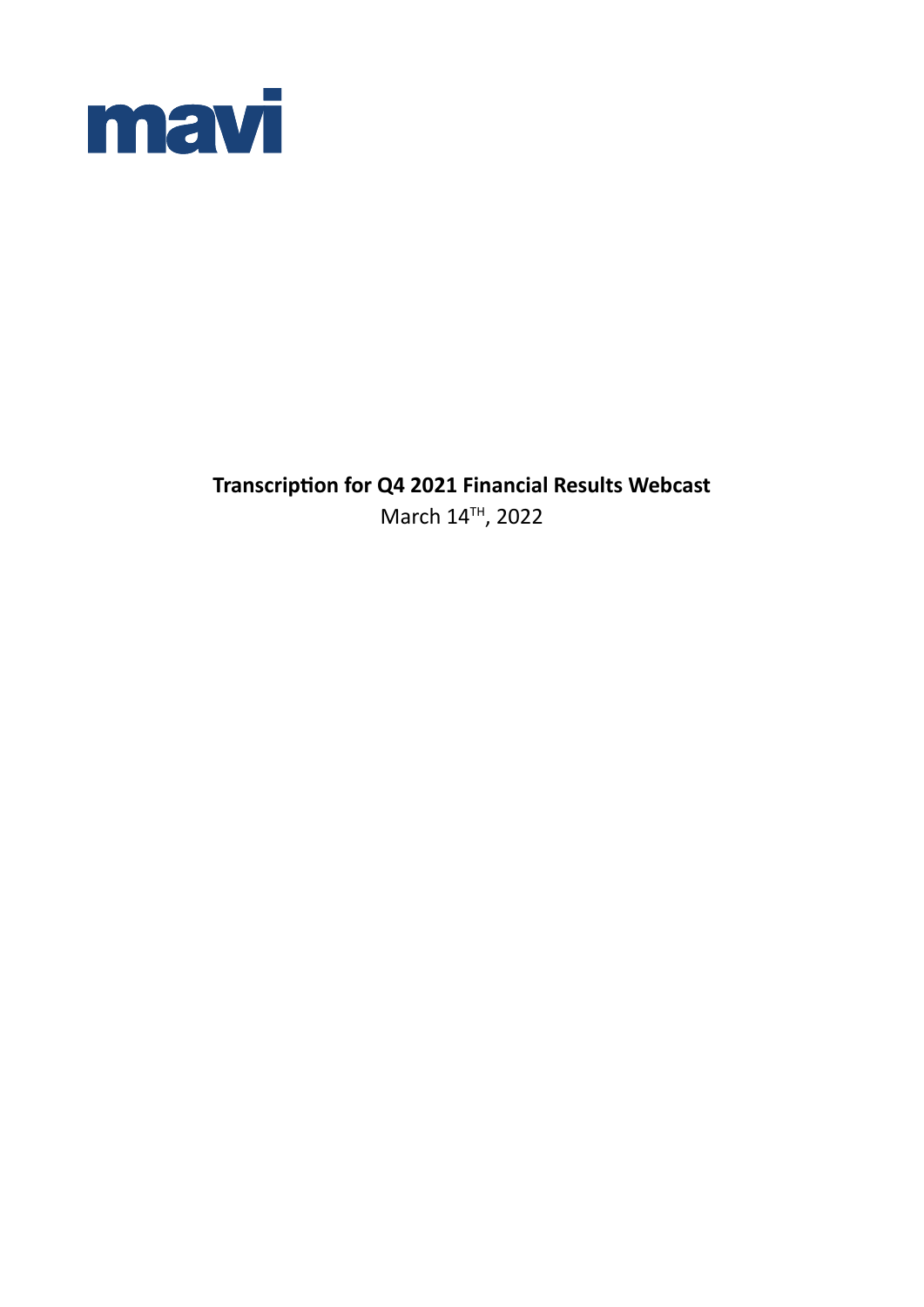

#### **CUNEYT YAVUZ – Mavi CEO**

Hello everyone. Welcome to our webcast for the financial results of the fourth quarter of 2021, where we will be discussing both the quarter and the financial year 2021 ending January 31, 2022. I am Cuneyt Yavuz and I will be presenting the results today followed by a Q&A session. I kindly ask you to keep your microphones muted throughout the presentation.

It is my pleasure to announce another strong quarter with solid results. This fourth quarter has been our strongest fourth quarter so far! 2021 has been a challenging year with major externalities taking place globally and in Turkey. It was also Mavis's 30th year in business. I would like to do a short summary of our business in 2021 before going into details of our results. The emphasis we placed on protecting our employees, customers, and business partners in the challenging environment of 2020, we believe, has enabled a very strong recovery in 2021. As Mavi management, we thank all our stakeholders who had a significant role in this years' successful results.

In 2021, the world started recovering from the Corona virus pandemic with the increasing level of vaccination. Turkey started operating at normal trading hours as of June with very strong demand for Mavi products from the onset. As a result, Turkey operations delivered 94% sales growth versus last year and 59% growth versus 2019. Customer traffic in retail stores in Turkey exceeded pre-pandemic levels on a comparable basis. Meanwhile, conversion rates, units per transaction and the average basket size were all higher than 2019. This is a significant indication that the brick-and mortar retail in Turkey is still very relevant, and as Mavi we will continue to invest and grow in this channel.

It is important to note that in all categories our sales volumes in number of pieces grew in 2021. We sold over 10 mn denim items this year. We continued to grow market share in jeans, women's and men. Women's share in total sales increased to 35% in 2021 from 33% in 2020. As customer preferences shifted towards more casual styles, we grew our casual and sporty lines in response. This year non-denim bottoms, knits, jerseys and jackets have higher share in retail sales than last year. Brand investment and customer experience has been a continuing priority. Brand positioning was elevated through creative collaborations, new product lines, celebrity campaigns, and influencer engagements. International markets also returned to normal trading hours as of spring. All international markets delivered significant growth in local currency terms resulting with 42% constant currency growth in total. Online sales remained strong driven both by mavi.com business and marketplace performance. Revenue through all digital channels is 11.2% in Turkey and 15.6% globally.

On the next slide, a few words on cost management and balance sheet.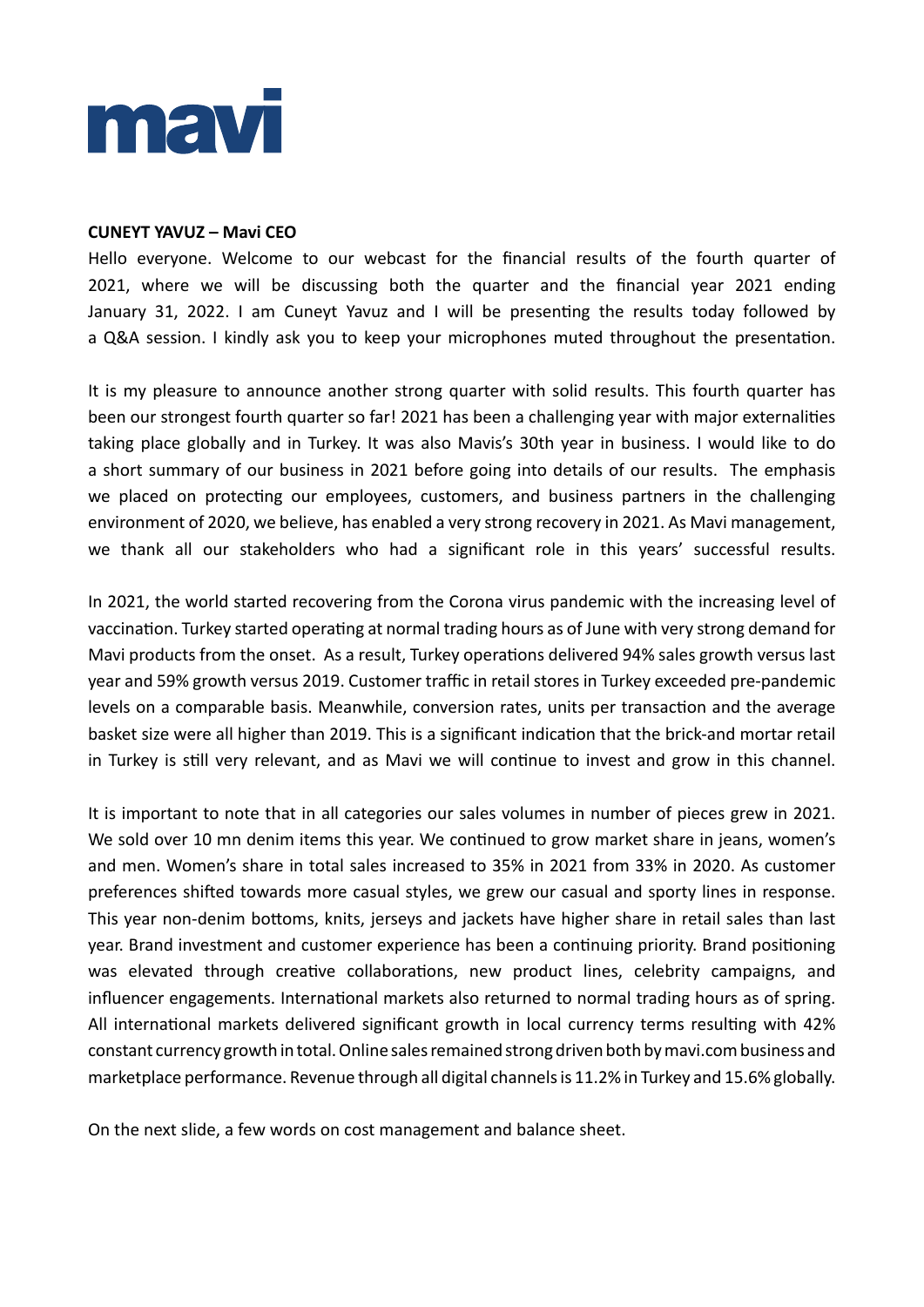

Our Opex to sales ratio improved 510 bps in 2021 with continued expense control supported by robust sales performance. We saw significant improvements in our rent ratios and our employee cost to sales ratios returned to pre-pandemic levels. Through dynamic supply chain management, effective product planning and agile inventory and mark-down management, we were able to mitigate product cost pressures and improve our gross margins in 2021. High sell-through rates throughout the year resulted with 25 days improvement in inventory turnover days. Consequently, we hold 12% lower inventory in pieces compared to same period last year. As a result of all these management efforts coupled with high customer demand for Mavi products, we closed the year with a net cash position of 618 TRYm generating significant cash from operations. Our Board of Directors decided to propose to the Annual General Meeting the distribution of 30% of total distributable profit to be paid in cash starting on August 16, 2022 as per our dividend distribution policy.

On slide four, I want to reiterate to the investment community our main pillars for becoming a future ready company. As a leading global jeans brand with 30 years of denim expertise, we always keep an eye for the future, remaining passionately focused on the Mavi quality on our journey toward delivering the best results. Our Brand is our most important asset and as you all know we make sure that the brand is always larger than the company. In 2021 we worked to elevate the brand positioning with premium segments and aspirational marketing. We keep our focus on what we do best, interpreting change from a jeans culture perspective and leading with denim innovations including Mavi Black Pro, Mavi Icon, Mavi Pro Sport Repreve® collections. Meeting customer preferences, we grew our share in casual lifestyle categories with logo, sweatshirt, and sporty product groups. As a love brand in Turkey, we made sure that we elevated the heart and mind share of our consumers with strong engagement through celebrity campaigns and influencers. We prioritized collaborations that increase traffic through new and young customers. The fact that 70% of the new Mavi customers are younger than 35 is a testament that our efforts are paying off. Driven by our values and corporate culture, we believe that 'a better world is possible with a better Mavi.' We believe that with a better Mavi, we are All Blue. All Better. For All. In 2021 we published our first Sustainability Report, introducing our sustainability strategy and our long-term ESG targets. These targets reflect a significant progress towards integrating sustainability into our corporate culture, vision, business practices, product innovation and continued growth ambitions. We submitted our second report to the Climate Change Program, run by CDP and received a score of B in environmental performance, outperforming the global industry average. We also entered the CDP Water Security and Forests Programs, becoming the first and only Turkish company to report to the CDP Forests Program in Turkey. All Blue product shares grew with product innovations in both denim and non-denim. One notable innovation was Mavi Pro Sport Repreve® jeans made from recycled plastic bottles and materials which was introduced to wider audiences with the "Mavi Transformation" campaign. Our successful sustainability efforts as a Turkish apparel brand were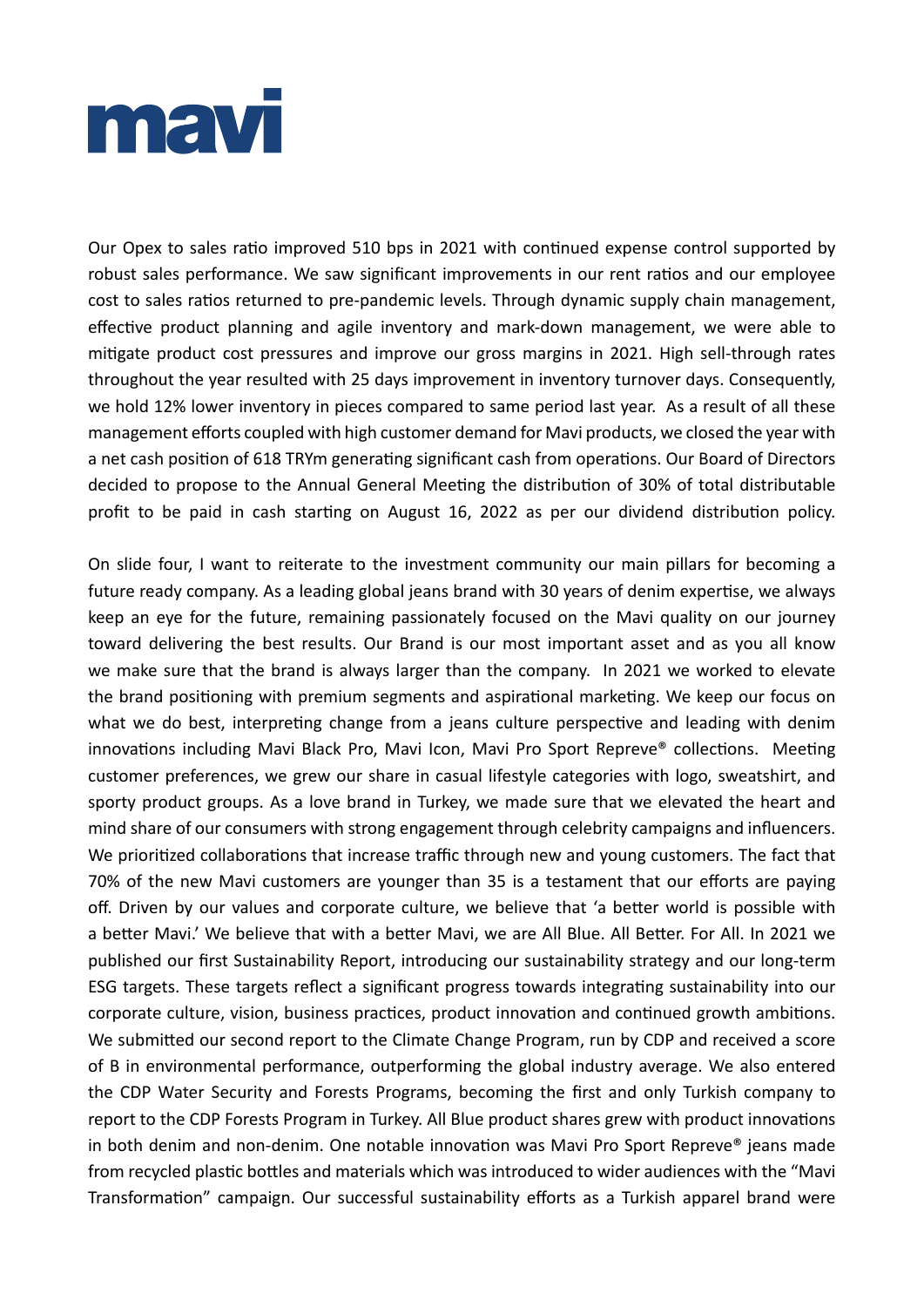

recognized with our inclusion in Borsa Istanbul (BIST) Sustainability Index. Retail is still at the heart of our growth strategy, and we are constantly taking new actions to make sure that consumers have a great shopping experience. We continue to open new stores and expand current stores in square meters. We have a new "1000 m2 store" multi-team project to continue to deliver increased customer frequency and conversion. In 2021, we also started launching new store concepts to upgrade physical experience in order to better present Mavi's growing lifestyle categories. We are continuously investing in analytic tools to better manage inventory availability by analyzing store clusters that enable increased customer conversion and stock-turn. Digitalization and CRM investments have been on the core of our strategy of winning in 2021. SAP transformation project was completed and is live since August 2021. We completed many big projects in 2021 to enhance the customer experience in our Mavi.com online shop. Full design and user experience of our web site and application was renewed in 2021 for easier, faster and more user-friendly experience. Machine learning fit recommendation tool was added to product detail pages to optimize conversions and decrease returns. Selling gift cards and online gift cards from online channels that can be used in online and offline shops were added as new features. Easy return and change tools, review features were also among the many enhancements made this year. We also focused on our global online strategy by localizing our international platforms through analyzing different market needs.

On slide 5, because it has been a major first step forward, I would like to provide a short overview of our long-term sustainability targets we announced in 2021: In line with our All Blue strategy, focused on People, Planet, Denim, and Community, we promote our approach with the following pillars: 'Better.Empower, Better.Protect, Better.Transform and Better.Mobilize. In accordance with each pillar our long-term targets are: Having a fully inclusive and responsible value chain by 2030, becoming a climate positive company by 2050, ensuring that the whole denim collection consists of All Blue sustainable products by 2030 and driving an impact focused and measurable social change. You may review the monitoring targets which are directly integrated to our way of doing business to achieve our goals. We are very excited and determined in this new journey.

Moving on to the next section to present you with our results for the year:

On slide 7, lets look at the key highlights for the year. In order to mark the performance against pre-covid levels, throughout the presentation we include performance comparisons against 2019 as well. Our consolidated sales in 2021 realized at 4 billion 619 million liras growing 92% versus 2020 and 61% versus 2019. Turkey retail sales grew 102% and Turkey online sales grew 104% this year. Our EBITDA, growing 165%, realized 1 billion 38 million TL, resulting in an EBITDA margin of 22.5% in 2021. We delivered our highest ever fourth quarter earnings and hence achieved a record high net income of 423 mn TL in 2021. Strong sales performance led to high operational cash generation which resulted with a balance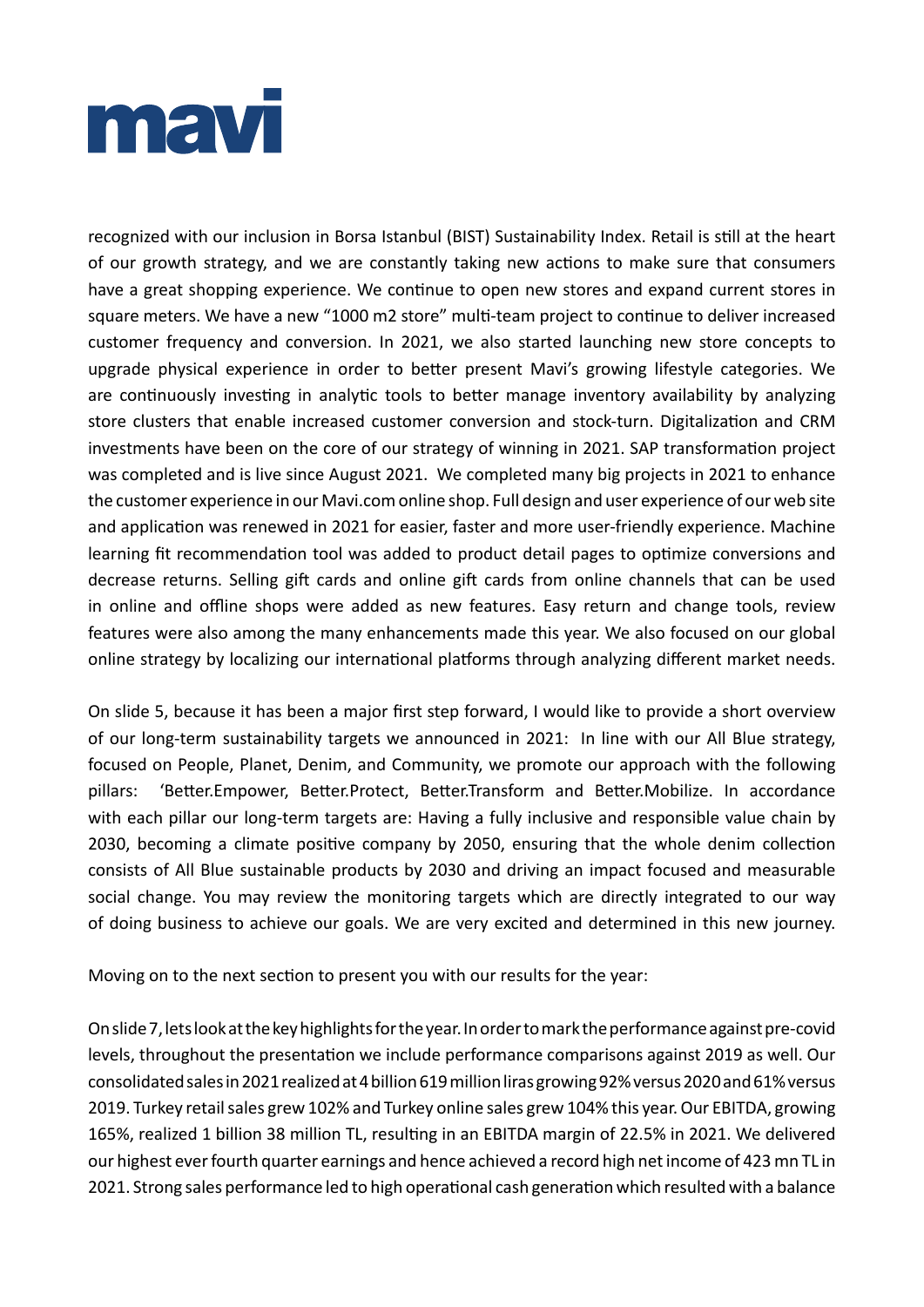

sheet net cash position of 618 mn liras, strengthening our management commitment to stay a net cash company. The total number of mono-brand stores globally, including franchisees, reached 456.

Lets move to slide 8 to review our channel performance. Total revenue grew 120% in the last quarter versus 2020 and 100% compared to the same quarter of pre-covid 2019. Alongside the brick and mortal retail business rebounding, our e-commerce channels continued to perform very strong throughout the year. Growing 95% in 2021, global e-commerce sales share in total revenue is now at 13%. In the fourth quarter, which is normally a weaker quarter seasonally, traffic in our stores and the demand for Mavi products remained very strong. While we continue to benefit from the preference towards casual wear, we also make sure to provide the consumers with reasons to shop at Mavi and remain their brand of choice. As a result, our sales in Turkey grew 120% in Q4 compared to last year and 93% compared to same quarter 2019 bringing total Turkey growth to 94% in 2021. Our e-commerce business in Turkey, which constitutes of mavi.com and marketplace sales, grew 104% in 2021, on top of a strong base. E-commerce sales in Turkey is almost five times more than that of pre-covid 2019 levels. International operations also realized a strong recovery in 2021 growing 42% in constant currency and 86% in TL terms compared to 2020. Total revenue as of 2021 consists of 61% retail, 26% wholesale and 13% e-commerce. 81% of consolidated revenue is from Turkey.

On slide 9, we start to focus on Turkey retail business. We opened 13 new stores, closed 6 stores in Turkey throughout the year. Sqm expansion strategy continued with 8 expansions. As of year-end, we have 327 own-operated stores totaling close to 164 thousand sqms of selling space in Turkey with an average store size of 501 sqms.

On slide 10, lets elaborate on the same stores' performance in Q4 2021. Recall that there were weekend closures related to Covid precautions in Turkey in the fourth quarter last year. Therefore, we share with you the performance on the open days only, both for Q4 and full year 2021. On the open days of Q4, same store sales grew 72% with 31% transaction growth and 32% basket size growth. Looking at the full year, with traffic increasing 58% versus 2020 and surpassing pre-covid 2019 levels, same stores sales have grown 73.3%. The number of transactions increased 42.7% and basket size grew 21.4% versus 2020. It is important to note that both conversion rate and unit per transaction are still above pre pandemic levels.

Moving on to slide 11 to review category-based developments in Turkey retail. We are happy to report that all our product categories have exceeded pre-covid sales levels in the second half the year, which correspond to our fall-winter 2021 season. Also all categories delivered significant growth in number of pieces. Our denim category grew 96% in 2021 and constitute 41% of total retail sales in Turkey. Denim was, as always, among the winning categories in 2021. Our passion for creating the best jeans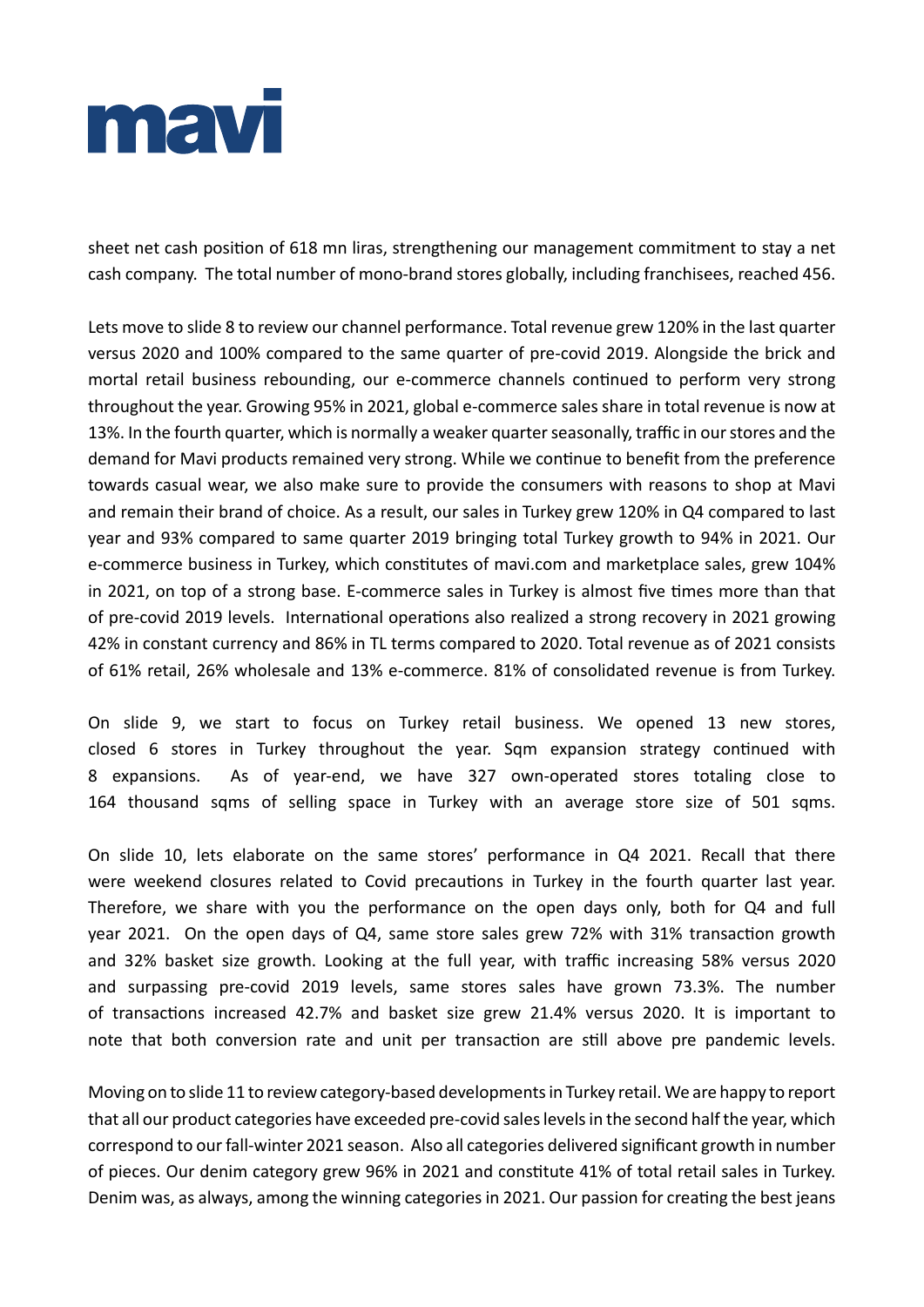

in terms of quality, fashion and innovation is as high as ever. As consumers shopping behaviours is changing towards more casual styles, we continuously enrich our product range to respond to this demand. Expanding our t-shirt, sweatshirt and jersey offerings resulted in robust sales performance in knits category. In 2021, our knits business grew 114% year on year and constitute 26% of our retail sales in Turkey. Capitalizing on the same trend, another significant category is non-denim bottoms. Growing 194% and bringing incremental revenue, non-denim bottoms now make up 6% of our total Turkey retail sales. Our fall-winter jackets collection received great response from our consumers and delivered 94% growth this year, reaching 10% of our total Turkey retail sales. Accessories, contributing significantly to our women's business, grew 102% in 2021. Shirts were also on a relative comeback growing 82% year over year. Overall, our lifestyle categories grew 108% this year, increasing its share in total sales to 59%, in line with our strategic future growth plans. Womens sales which was most impacted by the pandemic conditions has also rebounded in 2021 35% of Turkey retail sales.

On slide 12, lets review our online sales performance. On this slide we review the total online sales of Mavi including the sales to the third-party digital platforms to which we wholesale, in addition to our direct-to-consumer online sales made up of mavi.com and marketplace sales that are reported under e-commerce channel. Recall that our direct-to-consumer e-commerce share is 13% in our consolidated sales. Including the wholesale e-com, which only exists in international side, our total online sales grew 76% globally and reached 15.6% of total revenue in 2021. The evident move from wholesale e-com to direct to consumer channels globally provides us with more control over our offerings and has a positive contribution on profitability. Online sales in Turkey grew 104% driven by 72% growth of mavi.com and 138% growth of marketplace operations and now constitutes 11.2% of total sales in Turkey. International online business growth of 47% in 2021 is largely driven by our own platform mavi.com which grew 93% in 2021. 34.8% of total international sales are through online channels. We continuously invest in our digital systems, logistic operations and on our CRM platforms. Mavi is achieving its fair share in this changing and growing online environment. We believe that the results of our online business in 2021 is an indication that the customers acquired during this pandemic period are here to stay and that this strong sales momentum will continue. As noted earlier, the ongoing shift towards e-commerce is only good news for Mavi given that our online business is an increasingly positive margin contributor with a full-price strategy across all categories.

Let's move on to review our margin performance on the next two slides. On slide 13: In 2021, with ever rising raw material prices, currency fluctuations and inflation in Turkey, gross margin has been one of the biggest focus areas of our management. Our teams have been working rigorously to plan for the right product, right price, right calendar and managing in-season inventory with a very flexible and dynamic approach to ensure optimum sell-throughs. I am proud to report the results of this hard work. With the strong demand for our both Spring-Summer and Fall-Winter collections, we were able to achieve our lowest level of mark-down spending and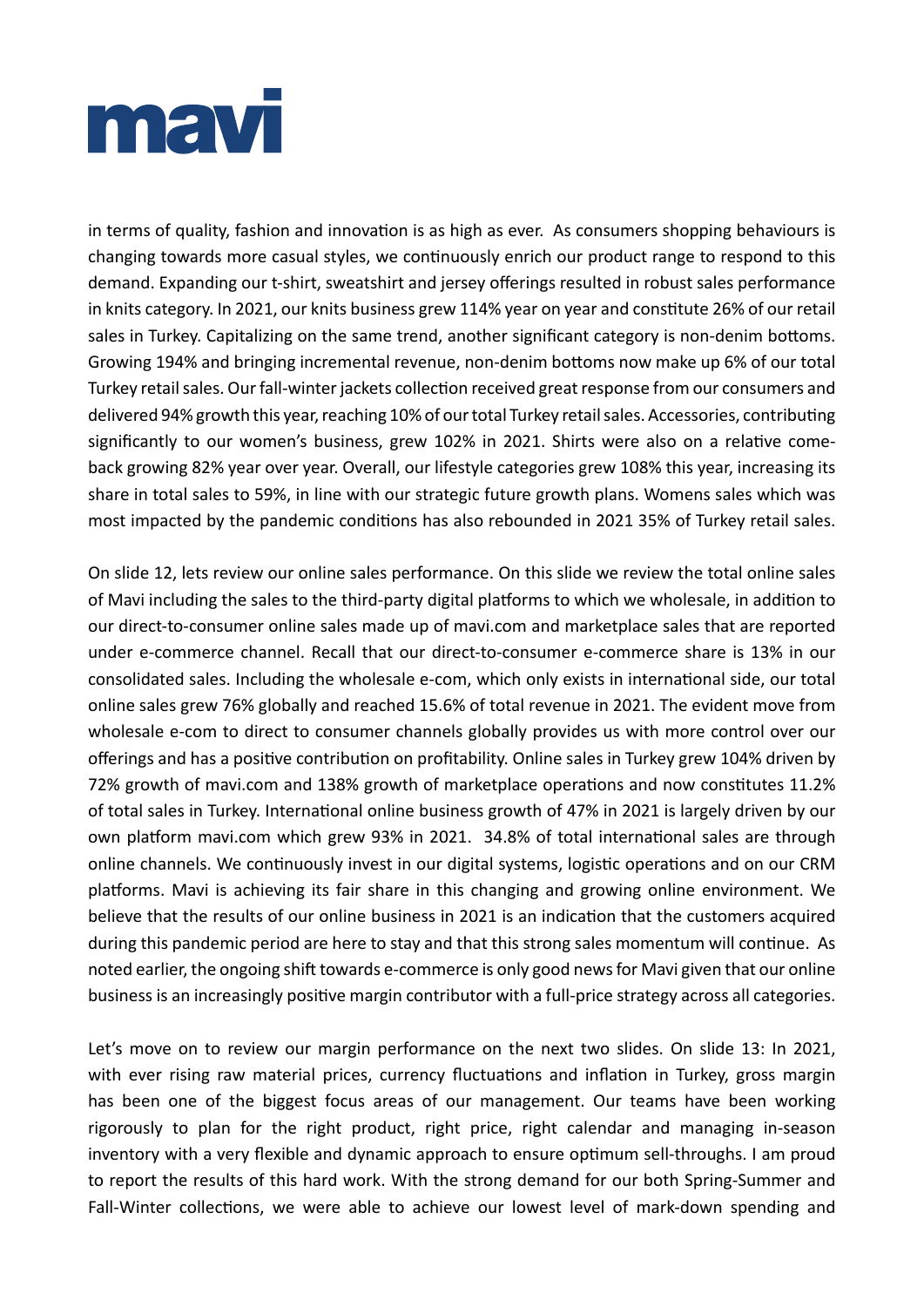

improve our gross margins despite all cost pressures we have been talking about during the year. Positive currency impact of international operations has also impacted the exceptionally strong performance of quarter four. Realizing at 51.3% in 2021, gross margin improved 240 basis points vs last year and 230 basis points vs 2019 normalized with current interest rates and one-offs.

On slide 14. As you know fourth quarter is normally the relatively weaker quarter due to seasonality. This year, it has been an extraordinary fourth quarter, with very high demand for our products. Including the positive leverage impact of better-than-expected sales performance, our EBITDA margin for the quarter was 13.9% excluding IFRS16 and 20.1% including IFRS16, significantly higher than pre-covid levels. Including IFRS16, total EBITDA surpassed a billion TL for the first time in 2021 and amounted to 1 billion 38 mn TL, growing 165% and resulting in 22.5% EBITDA margin. This operational performance is directly reflected in our bottom line. The highest ever fourth quarter net income was achieved with 122 mn TL and our net income for the year amounted to 423 mn TL. Significantly higher than pre-pandemic levels, net income margin realized at 9.2% in 2021.

On slide 15, we look into our operational cash flow and working capital performance.The strong operational performance led to 956 mn TL of operational cash flow generation in 2021. Very effective inventory management across our teams is an integral part of this success alongside the strong demand for Mavi products that resulted in very high sell-through rates. Turkey retail inventory turnover days reduced from 115 in 2019 to around 90 in 2021. As of the end of January 2022, the inventory level in number of pieces is 12% lower than same period last year, comprising mainly of new season products. With this exceptionally high sales performance and the price inflation impact on trade payables our main working capital turned negative as of year-end. It is important to note here that we don't expect this to be the new normal, and the working capital need should turn back to positive levels in 2022.

Let's now move on to the next slide.We have spent 164 mn TL in capital expenditures in 2021 resulting in a Capex to sales ratio of 3.5%. On the retail side we had store openings, sqm expansions and new store concept transformations taking place. Apart from retail, we have been spending predominantly on IT projects and digital investments. Along with the strong operational cash generation within the year, we are now at a net cash position of 618 mn TL as of the end of January 2022, excluding the IFRS16 adjustments. 15% of our total consolidated debt belongs to our subsidiaries, all borrowing in their respective local currencies and hence does not pose a currency risk. We are glad to be holding no foreign exchange position in our balance sheet.

Slide 17 is a snapshot of the realizations of 2021 against our latest guidance. Recall that, due to better-than-expected third quarter results, we had revised our guidance upwards at the end of third quarter. Our 2021 results display a significant beat to our latest guidance as you can see.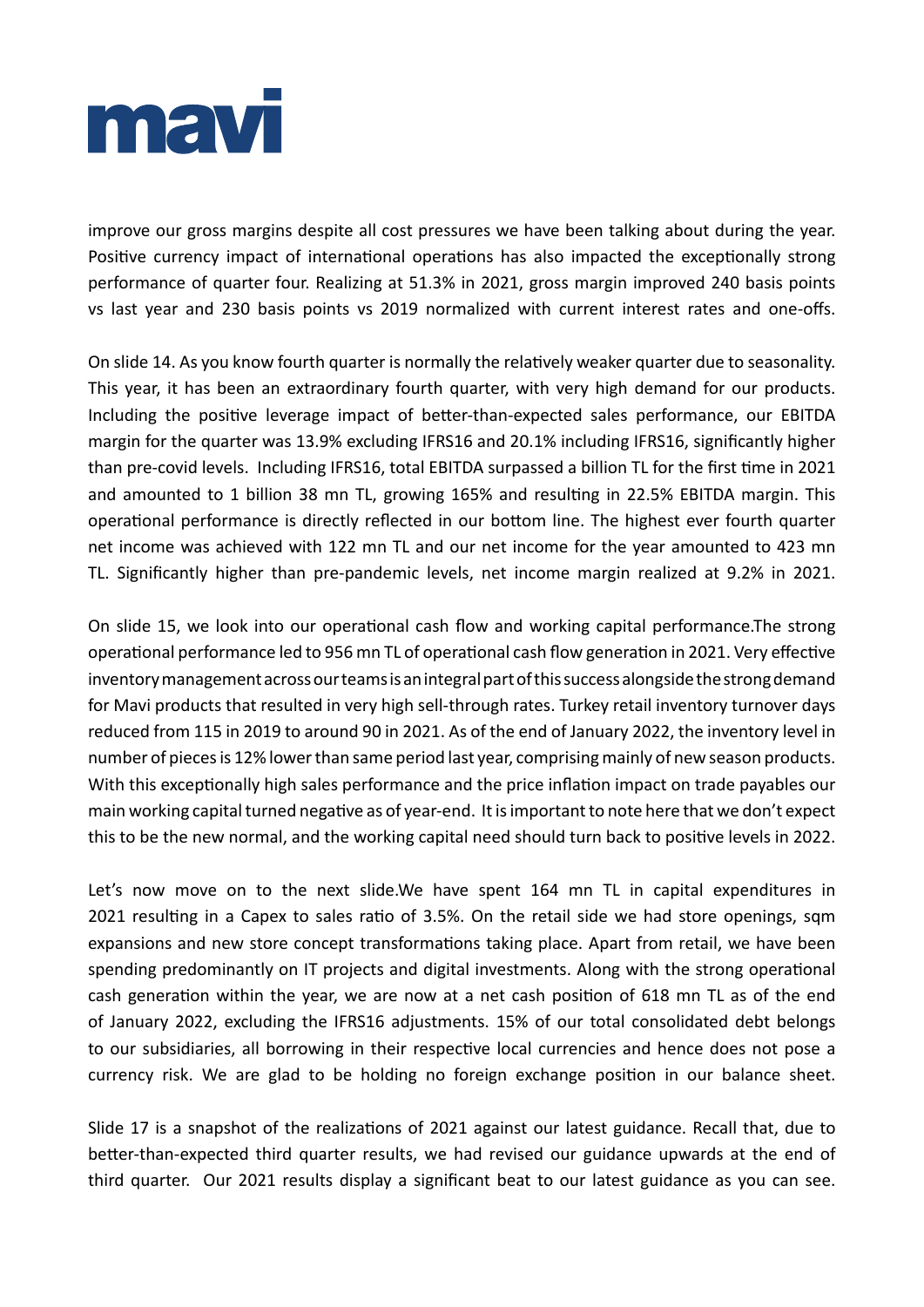

On slide 18, I would like to elaborate on our management priorities in 2022. With so much going on in the world economically and politically, we have another challenging year ahead of us. Therefore, we wanted to give you some insight on what we prioritize as we plan for 2022. Our main pillar as we look into the future is being a best-practice, agile organization through our mission of "Embracing a people-oriented culture that focuses on sustainability, ensures our employees' trust, customers' loyalty, and business associates' commitment". We will be prioritizing customer traffic, new customer acquisition, and volume growth while maintaining profitable growth. Branding, product innovation, and customer communication investments will be targeted at gaining market share and elevating the brand positioning. As you know, there are global challenges around supply chain security these days. We are focusing on our supply chain performance alongside product engineering to mitigate cost pressures and to plan for sourcing capacity. In order to further drive responsiveness to consumer demand and increase speed to shelf, we are emphasizing innovation in design and product quality, supported by efficient inventory management. New store openings, online investments and international growth initiatives will continue. We will be investing in shopping experience through new retail and online concepts to grow conversion and frequency. Utilizing data, CRM, and digital tools to analyze customer segments, product categories and competition and react even faster to market dynamics, price changes and customer demands is among our top priorities.

Integrating All Blue strategy and sustainability targets globally will forever be on our agenda.

Moving on to the next slide, slide 19, I would like to provide some insight on the current trading environment as of date. Due to recent changes in macroeconomic variables, we are reviewing our plans, mainly for the second half of the year. We will be able to provide our official guidance for 2022 along with our first quarter results. We continue to experience similar strong demand environment in the first quarter to date. In the period February 1- March 13, 2022, Turkey retail same store sales increased 136% and Turkey online sales increased 90% yoy. Before I complete my presentation today, I would like to provide a quick note on Russia. Mavi Russia operations are mainly located in and around Moscow and St. Petersburg constituting 2.2% of our total consolidated revenue, having almost no contribution to EBITDA. Mavi retail stores in Russia delivered strong LFL sales growth in March after the events started. (March LFL 123% in local currency) We do not expect the latest developments to have a material impact on our consolidated business.

With this final note, I am happy to take your questions now. If you wish to ask a question, please "raise your hand". When I call your name, you may directly open your microphone and speak. If you prefer to type your questions you may use the chat screen. For those of you who have dialed-in via audio, we will take your questions last, when there are no questions left on the platform. Thank you everybody, and let's get started. I think we have the first question coming up from Kemal, so I'll hand it over to Kemal for his question.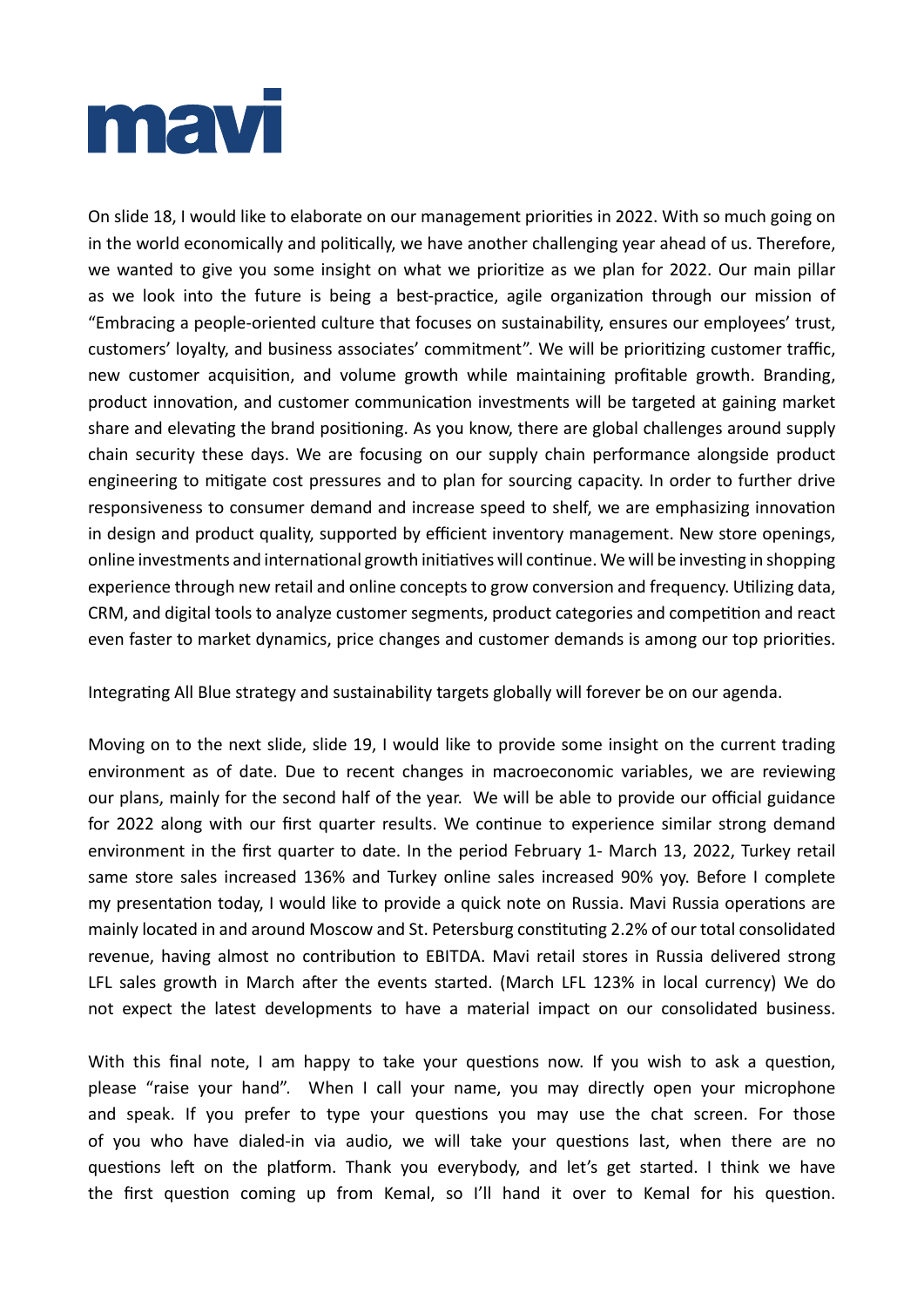

### **KEMAL OZMEN – TEB ASSET MANAGEMENT**

Hi Cuneyt Bey, Kemal Özmen from TEB Asset Management. First of all, thank you for the presentation and congratulations for the solid results for the year ending 2021. I have three questions. Firstly, do you see any trade down activity in the market following the higher inflation and inflation rates and FX rates and what do you expect for 2202 in that respect? Yeah. The second one is the, as I see you have been successful to overcome up to now, but should we evaluate your pricing challenges and margin pressures for this year? Could you elaborate for this issue a little bit in detail. And lastly, actually you mentioned it a bit in the last session of the presentation, but what about Russia market on the latest developments and offers an opportunity for you in the long run rather than a trade? Thank you.

# **CUNEYT YAVUZ - Mavi CEO**

Thank you Kemal. Let me start with the last piece right now our Russia plans, you know we don't review Russia as a threat or an opportunity. It is for us for the time being business as usual, which we are making sure that the employees we have there are focused on their business and keep their job going.

And for the time being, it's more like wait and see. So it's really early to comment on where, politically and business wise the Russia business will head for. So we're being cautiously prudent in terms of managing the Russia business. Coming back to the I would say more beefy questions that you posed the first and second question. In terms of the trade down, I would not mention a relative trade done, but clearly with inflation in place and also income levels under pressure and with a lot of the pocket pressure coming from food prices, energy prices, people, consumers are trying to be more prudent and in response, companies are trying to be more smart in terms of their pricing challenges. We, I hopefully were able to present and demonstrate in my presentation now and also by our performance year to date last year and also how we started this year are following a strategy of maintaining a smart pricing strategy or smart pricing policy of following consumer tendencies and not being aggressive in terms of taking price hikes. Having said that, as you were able to see, we're doing our outmost challenge to make sure that the price is right, the markdown is managed in the right way, the OpEx management is correct, the rent ratios are managed in a prominent way, therefore protecting both the gross margin top line and also EBITDA margin. We've done a lot of capacity planning, production planning, raw material planning in terms of the spring summer season and it is a a more strongly made in Turkey part of the business. Therefore in terms of a lot of the negativities, I think we've done a good job in terms of preparing for what is to come in terms of inflationary and cost pressures for this first half of the year and we look forward to at least keeping good track and defending Mavi's masstige -what are called masstige position- in the market. One thing that we will never step back long is the quality of the product. The service we will do. And the third thing that I will never fall back or slowdown is investing behind the brand. So through this year also you will see that as Mavi we will continue to improve the quality of offering that we have,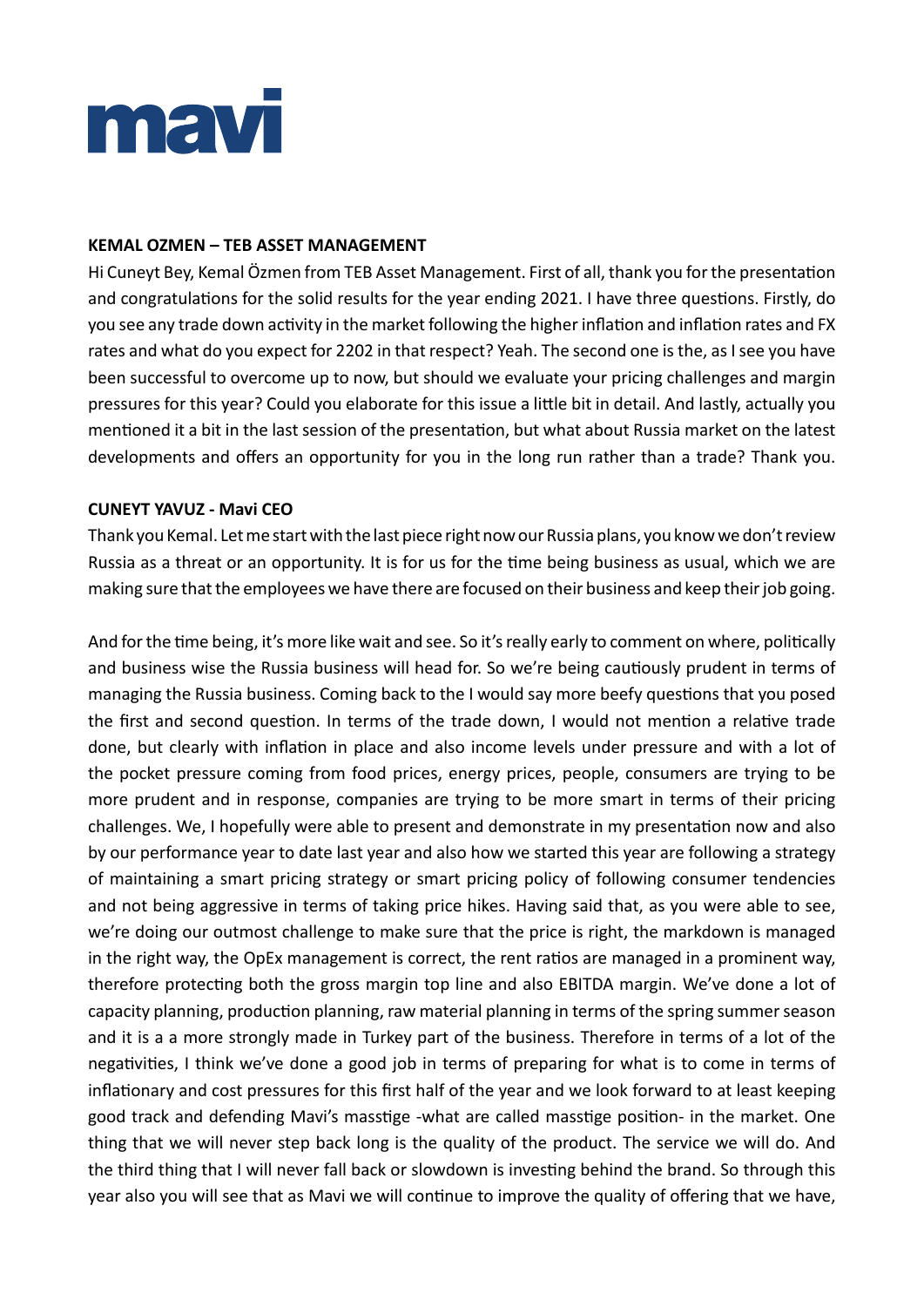

maintain even superior quality and new innovations for the consumers, continue to invest above the line and also on social media for the brand. And also be very close to the consumer in terms of this casual wear and new trends in terms of the consumer demand and product. Therefore from the position we are in a Turkey context, I think we are in a good position in Mavi, and we will maintain our position and we see that Mavi is gaining market share both in women's and Mens across the last year and this year 2021 is in a high market share position than the previous year. In terms of the global markets especially in Europe and North America, the current inflationary pressures can be easily mitigated with the good work we are doing here. Therefore, as I also mentioned in my presentation, the businesses in these parts of the world in Europe and North America are growing and as they're growing, they're also maintaining a good profitable outlook for us for the future. So we have a good balance and good income balance that is ahead of us. And in terms of price points also we are able to take new price points in the US so you we are observing that like on average, between 80 to 100 U.S. dollar price points are moving from 100 to 120 and Mavi is able to reposition itself to these new price points and capturing even more margin especially in the US market.

In terms of the pricing challenges, in terms of where we are raw materials, the second part of your question, I think I did elaborate on it slightly as I was talking about the first piece. We've done a lot in terms of capacity planning, raw material planning, hedging in terms of import products, using our strong cash position, negotiating with our suppliers accordingly to make sure that we get the best price the best cost of raw materials in, to make sure that the consumes have the least hit in terms of pricing and cost pressure. We've done a good job and Iam confident that we will do, although it's not going to be easy. I'm quite confident that this will continue through this spring summer season. Also you have to also understand it is again these kind of challenges, a good testament demonstrating that being in Turkey, a strong textiles country with very good denim manufacturers, very good knits and shirts producers is turning out to be an asset not only from the quality perspective, but also in terms of speed to shelf and making sure that our inventory management, sell throughs and markdown management while maintaining good quality products and on offer to the consumer. And I'm therefore very much excited about this season also and first 5-6 weeks of this year has been a very strong start. Consumers are coming in and shopping more and more with Mavi. Traffic is significantly up, conversion is up. Actually when you look at our numbers, you'll see that in terms of the basket size, the value of baskets are going up is relatively low at 20-30%, meaning that we are being more prudent and take a one step at a time approach in terms of adapting our prices to the consumer demands. Hopefully this answers the three pieces that we mentioned, but I'll just send it over to Kemal if you need any further elaboration, please let me know so I can go into further details.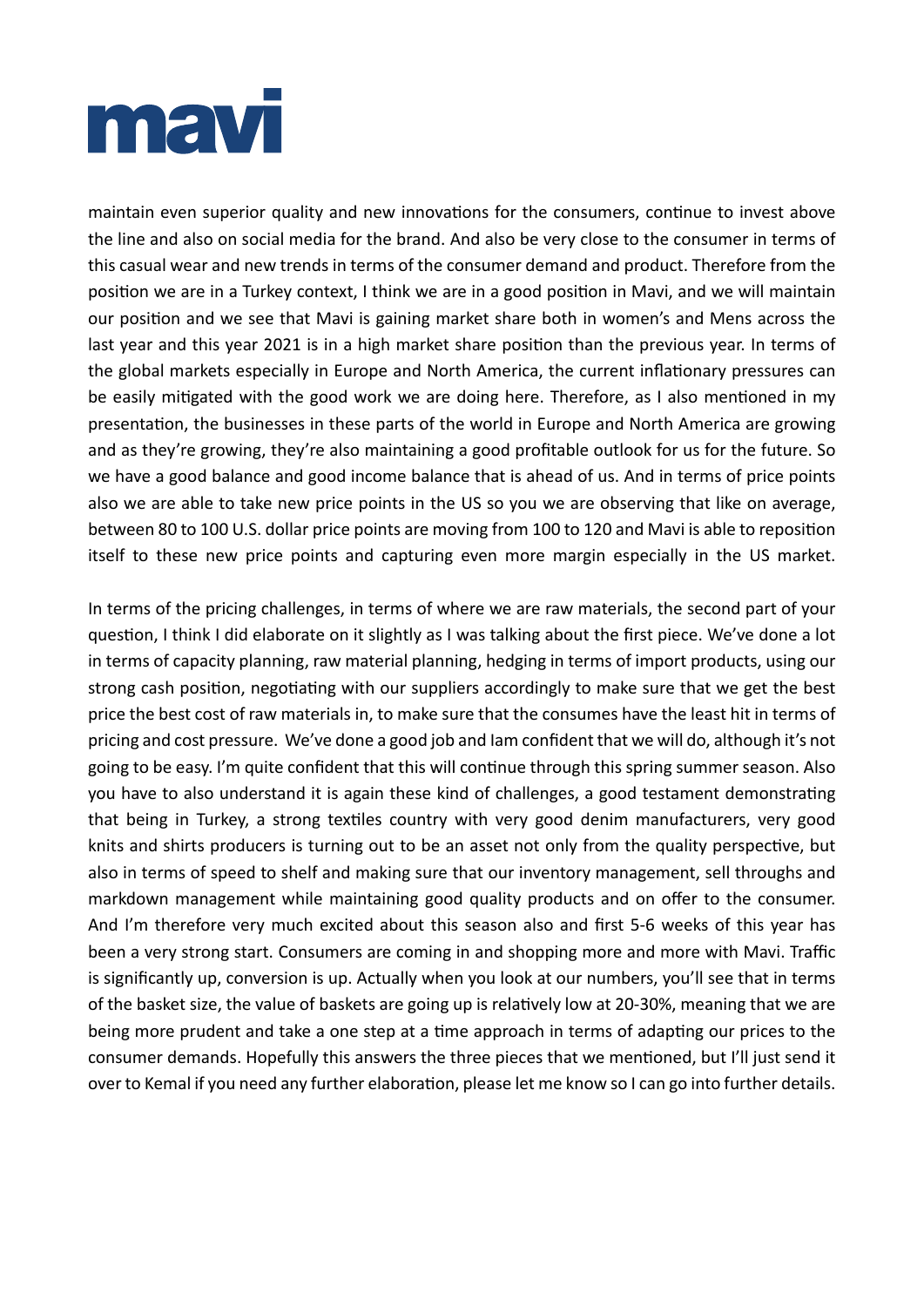

**KEMAL OZMEN** OK. Thank you very much.

# **CUNEYT YAVUZ - Mavi CEO**

OK, Alper has his hand up. So Alper, maybe you'd like to pose a question.

### **ALPER OZDEMIR - AZIMUT**

Hello. Hello Cuneyt Bey, congratulations for the results. I have two questions. The first one is a follow up to Kemals question. I wonder if you have any concerns about, I mean the impact of your price positioning in the market to the brand image? I mean, especially with the price of denims has remained relatively low compared to competition, especially the importers. And my second question is about the areas of the use of cash. So you'll possibly end up with a much higher level of cash at the end of this year. Maybe potentially we are going to see higher dividend payouts going forward? Thank you.

### **CUNEYT YAVUZ- Mavi CEO**

Thank you Alper. In terms of price position. We will continue to do our utmost to capitalize on the fact that we are a Turkish company. In that sense in terms of the importers, as you mentioned. So we will continue an aggressive pricing strategy and also in between the lines as I was doing my presentation I tried to mention that we are going after more consumer wardrobe share, more market share. We want to take this as an opportunity with all the good planning that we have done in terms of manufacturing, engineering, reinventing our product portfolio without ever stepping an inch in terms of quality. We want to win the hearts and pockets and wardrobes of consumers. Clearly there is inflationary pressure and as many brands we will also be following the market trends and but we will not be overnight price changers, in terms of stickering new price because there is inflation out there and that's not what we've done over the last year and that's not what we will do over the coming year. Therefore, we will continue to adopt our pricing to the consumer in the right level while maintaining and doing our best to maintain our gross margins and making sure that the consumers here in Turkey continue to happily shop Mavi. This is yes, it is a fact that this is giving us a great opportunity to gain more market share from the importing brands as well as also I believe giving us a greater chance to win over also from local competition too. And especially I'm really happy to see a very robust and strong growth in Mens that has always been a strong suit. But despite a very strong man's growth, we had a shared gain within total Mavi with an even stronger woman growth which is very encouraging moving from 33 to 35% of our total business. So this momentum of being able to keep the mens share, as you know we are right now Turkeys second largest apparel in Mens and also being able to capture more in womans with where there is a bigger market and there is more competition is extremely encouraging. In terms of dividend policy is directionally 30% of net income to be distributed. At this point the board does not have any other ideas of increasing or lowering in that respect the amount of dividends to be paid. We, as you know politically, economically are going through very challenging